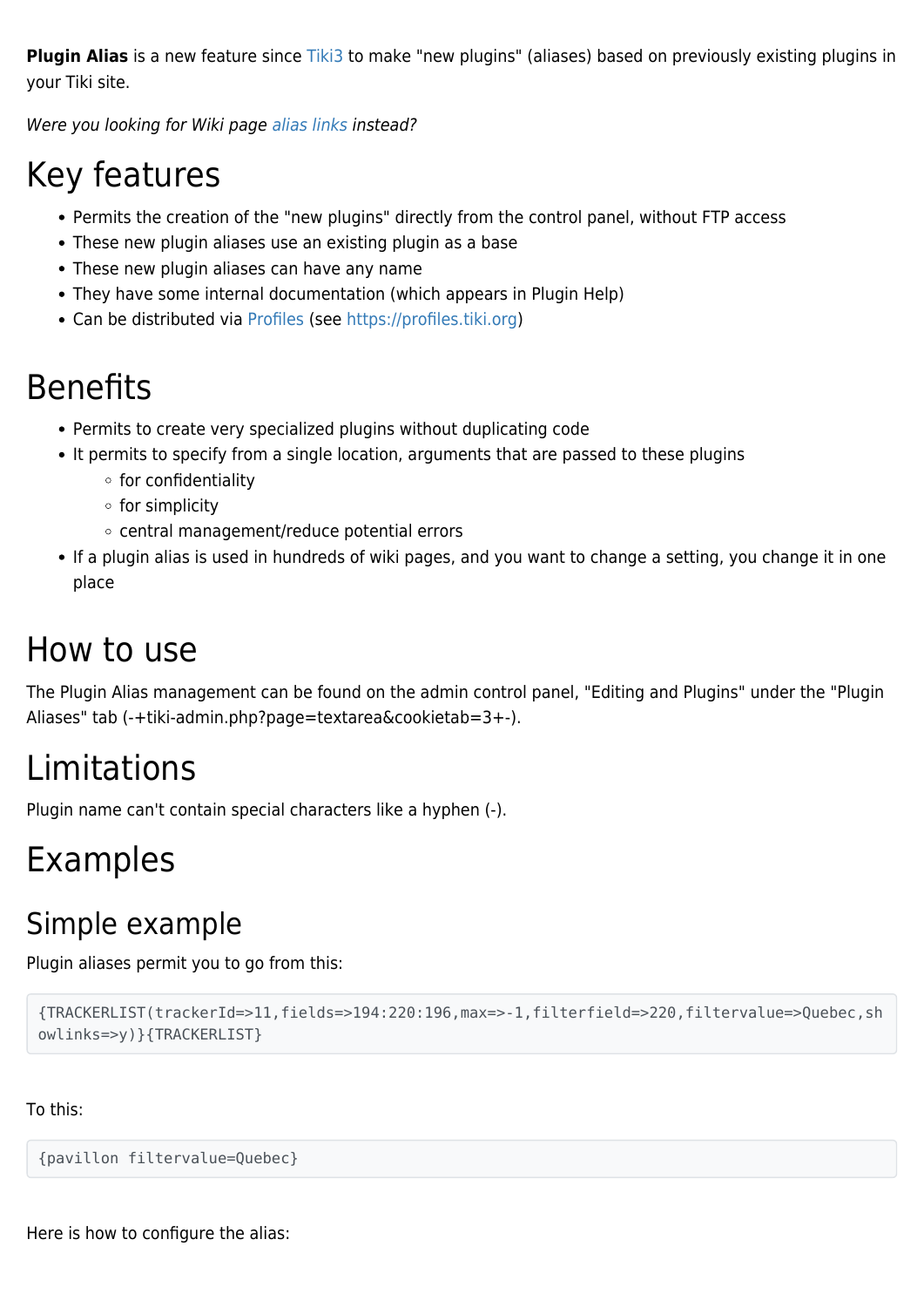| <b>Available Alias</b>                                                                                             |                                        |                  |
|--------------------------------------------------------------------------------------------------------------------|----------------------------------------|------------------|
| <b>v</b> exhibitor <b>v</b> exposant <b>v</b> pavillon <b>v</b> schedule <b>v</b> speaker<br><b>Enable Plugins</b> |                                        |                  |
| <b>New</b>                                                                                                         |                                        |                  |
| Plugin Name                                                                                                        | <b>General Information</b><br>pavillon |                  |
| Base Plugin                                                                                                        | trackerlist                            |                  |
| Name                                                                                                               | Pavillon                               |                  |
| Description                                                                                                        | Liste of pavillons                     |                  |
| Dependencies                                                                                                       | wikiplugin_pavillon                    |                  |
| Filter                                                                                                             | XSS                                    |                  |
| Validation                                                                                                         | ×.<br>none                             |                  |
| Inline (No Plugin Edit UI)                                                                                         |                                        |                  |
|                                                                                                                    | <b>Plugin Parameter Documentation</b>  |                  |
| filtervalue                                                                                                        | Name                                   | Pavillon         |
|                                                                                                                    | Description                            | Name of pavillon |
|                                                                                                                    | Required                               | M                |
|                                                                                                                    | Safe                                   |                  |
|                                                                                                                    | Filter                                 | <b>XSS</b>       |
|                                                                                                                    | Name                                   |                  |
|                                                                                                                    | Description                            |                  |
|                                                                                                                    | Required                               |                  |
|                                                                                                                    |                                        |                  |
|                                                                                                                    | Safe                                   |                  |
|                                                                                                                    | Filter                                 | XSS              |
| <b>Plugin Body</b>                                                                                                 |                                        |                  |
| Ignore User Input                                                                                                  |                                        |                  |
| Default Content                                                                                                    |                                        |                  |
|                                                                                                                    |                                        |                  |
|                                                                                                                    | <b>Parameters</b>                      |                  |
|                                                                                                                    |                                        |                  |
|                                                                                                                    | Encoding                               | none $\vee$      |
|                                                                                                                    | Argument Source (if different)         |                  |
|                                                                                                                    | Default Value                          |                  |
|                                                                                                                    | <b>Simple Plugin Arguments</b>         |                  |
| trackerId                                                                                                          | Default                                | 11               |
| fields                                                                                                             | Default                                | 194:220:196      |
| showlinks                                                                                                          | Default                                | y                |
| status                                                                                                             | Default                                | oc               |
| max                                                                                                                | Default                                | -1               |
| filterfield                                                                                                        | Default                                | 220              |
|                                                                                                                    |                                        |                  |
| filtervalue                                                                                                        | Default                                |                  |
| showlastmı                                                                                                         | Default                                | у                |
|                                                                                                                    | Default                                |                  |
|                                                                                                                    | <b>Composed Plugin Arguments</b>       |                  |
|                                                                                                                    | Pattern                                |                  |
|                                                                                                                    | <b>Parameters</b>                      |                  |
|                                                                                                                    |                                        |                  |
|                                                                                                                    | Encoding                               | $none \vee$      |
|                                                                                                                    | Argument Source (if different)         |                  |
| Save                                                                                                               | Default Value                          |                  |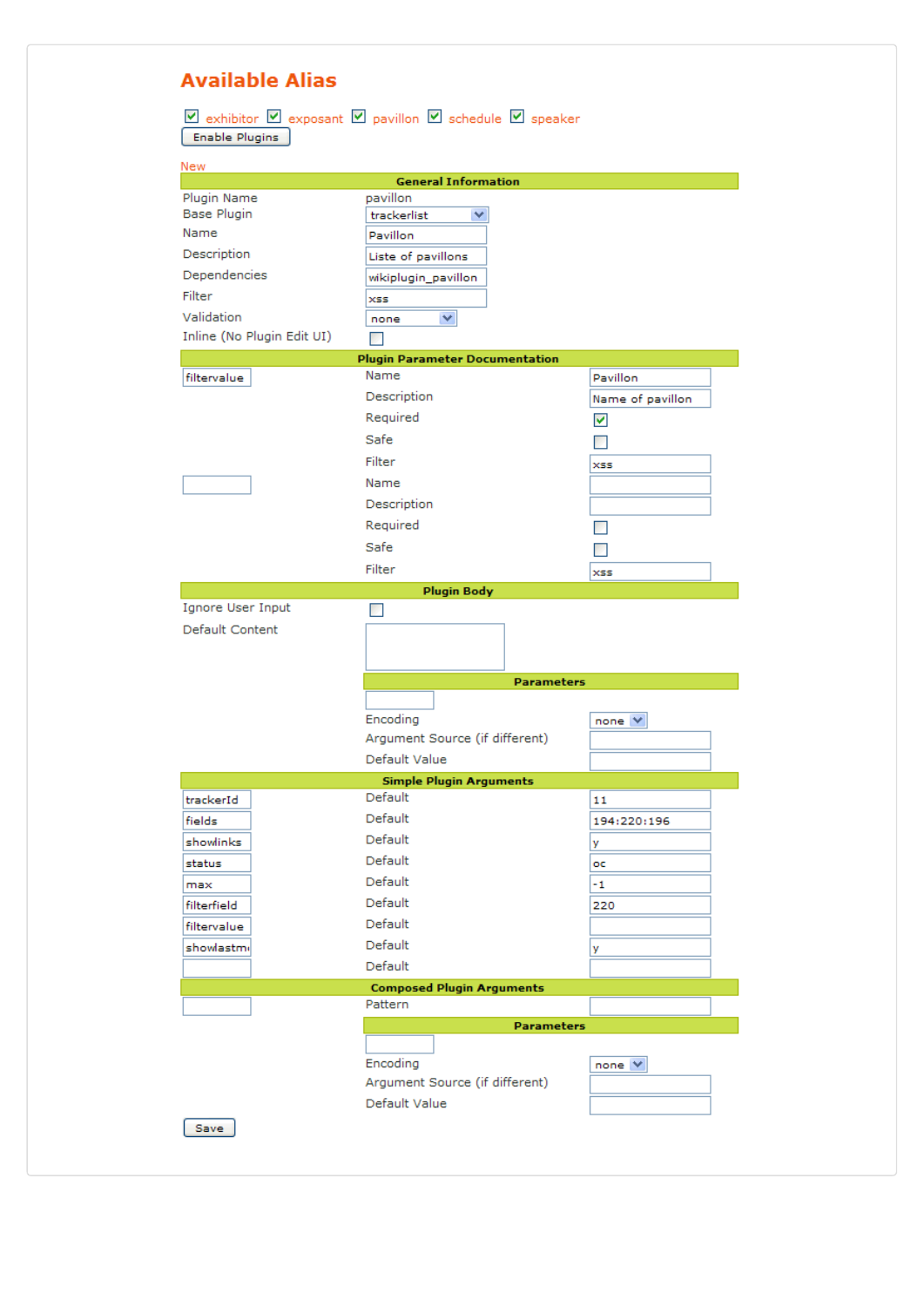### Variable body

Problem : The syntax of a plugin alias is different from a standard wiki-plugin. For instance, here is the syntax for a [PluginBox,](https://doc.tiki.org/PluginBox) with a width of 100% and "hello" in the body :

{BOX(width=100%)}hello{BOX}

You can create a plugin alias based on a box with a predefined width of 100% and a pre-defined content that will in the wiki look like :

{my\_plugin}

There is no way here to let an user change the body.

To do that, here is a configuration example. In this example the body will be pre-filled with the word "hello" and an user will be able to complete it with anything :

- plugin name : "my\_plugin"
- base plugin : "box"
- simple plugin arguments
	- width, default : "100%"
	- o my var, default : (empty)
- plugin parameter documentation
	- my\_var, name : "my\_var"
- plugin body
	- o default content : "hello %my var%"
	- parameters : "my\_var", default : "world"

Now, the following code :

{my\_plugin}

will look like

hello world

And the following code :

{my\_plugin my\_var="john"}

will look like

hello john

## Usage

When using plugin alias to show just some items from [PluginTrackerList](https://doc.tiki.org/PluginTrackerList), the parameter to filter results at the